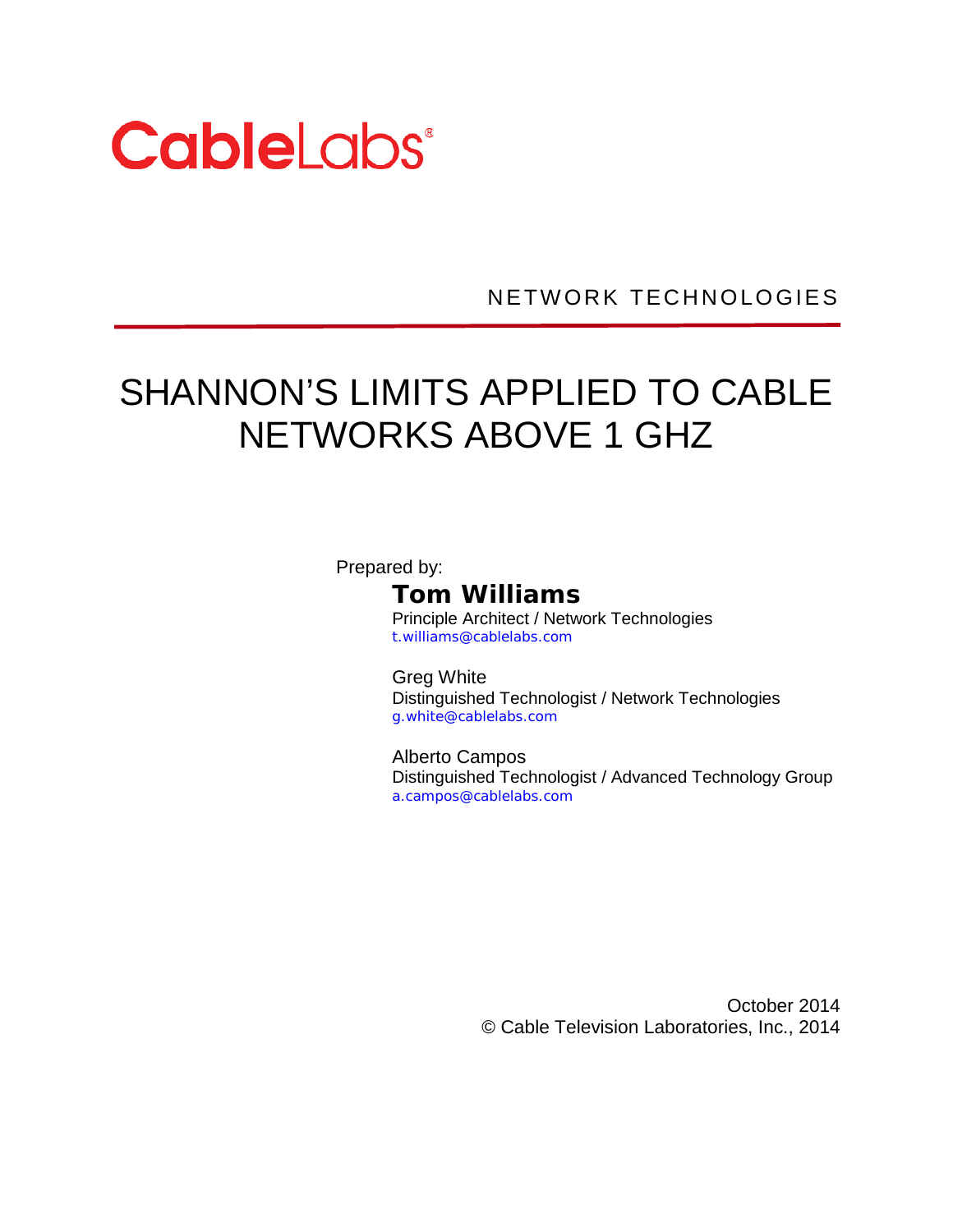#### **DISCLAIMER**

This document is furnished on an "AS IS" basis and neither CableLabs nor its members provides any representation or warranty, express or implied, regarding the accuracy, completeness, noninfringement, or fitness for a particular purpose of this document, or any document referenced herein. Any use or reliance on the information or opinion in this document is at the risk of the user, and CableLabs and its members shall not be liable for any damage or injury incurred by any person arising out of the completeness, accuracy, or utility of any information or opinion contained in the document.

CableLabs reserves the right to revise this document for any reason including, but not limited to, changes in laws, regulations, or standards promulgated by various entities, technology advances, or changes in equipment design, manufacturing techniques, or operating procedures described, or referred to, herein.

This document is not to be construed to suggest that any company modify or change any of its products or procedures, nor does this document represent a commitment by CableLabs or any of its members to purchase any product whether or not it meets the characteristics described in the document. Unless granted in a separate written agreement from CableLabs, nothing contained herein shall be construed to confer any license or right to any intellectual property. This document is not to be construed as an endorsement of any product or company or as the adoption or promulgation of any guidelines, standards, or recommendations.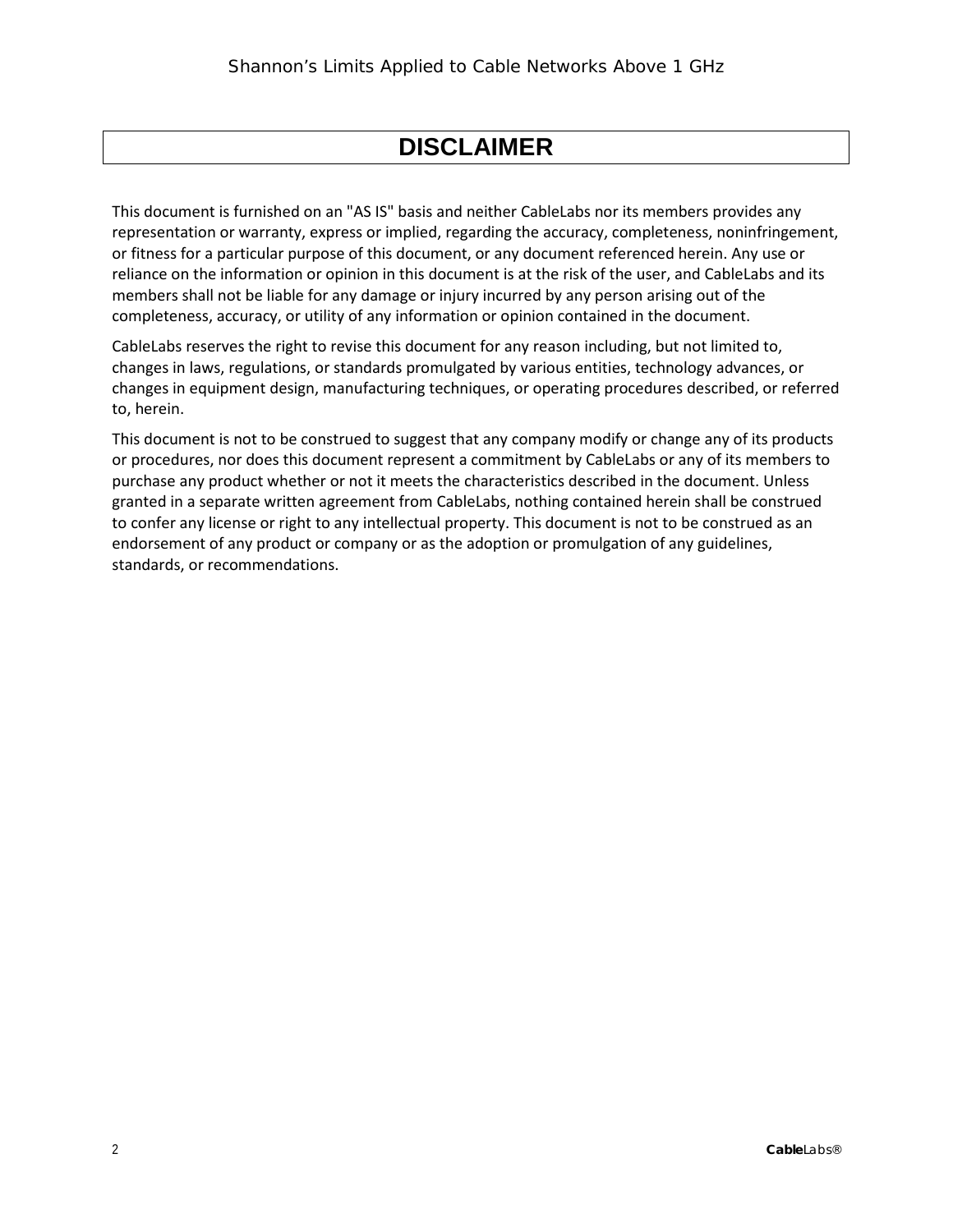# **Table of Contents**

# **List of Figures**

# **List of Tables**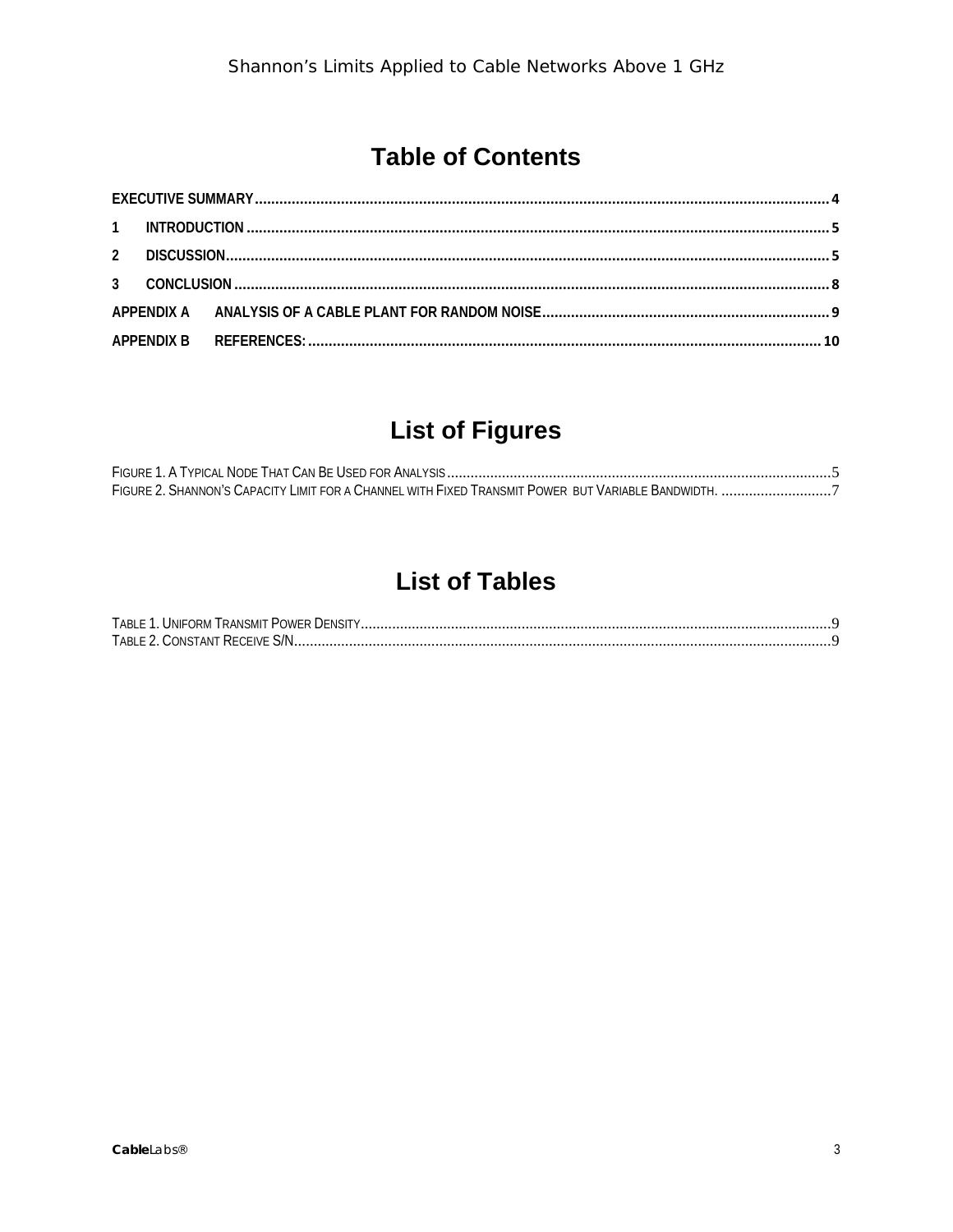#### <span id="page-3-0"></span>**EXECUTIVE SUMMARY**

Because of improved Cable taps and improved amplifiers, it is becoming feasible to use the bandwidth over 1 GHz for communications services. The number one application for higher channel capacity is high-speed Internet service. Unfortunately, elevated cable attenuation and combined noise work together, along with limited transmit power to reduce data throughput, for both upstream and downstream signals. This discussion looks at the Shannon-Hartley Theorem for the case where a user's upstream transmit power is limited, but excess bandwidth is available (i.e., 1-1.7 GHz).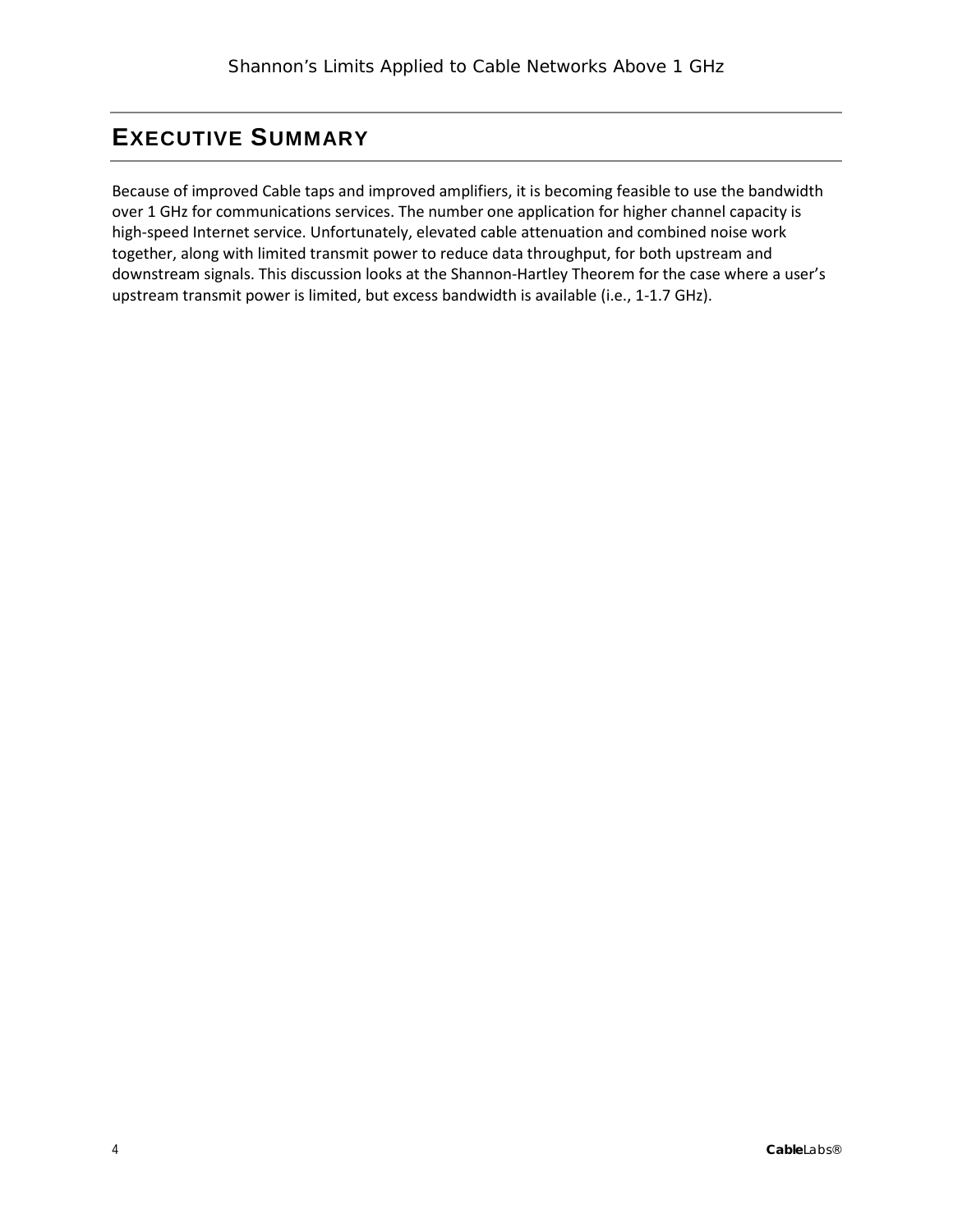#### <span id="page-4-0"></span>**1 INTRODUCTION**

Node sizes are becoming smaller and amplifier cascades are shortening. Operators are interested in both a peak offered data capacity to one customer and total capacity available to a group of subscribers. Analysis of plants, such as illustrated i[n Figure 1,](#page-4-2) shows that in many cases with noise-funneling and high attenuation, the maximum data capacity for many subscribers is going to be determined by available transmit power, which may be assumed to be in the range of 65 dBmV. A similar logic follows for downstream operation.

So, a new challenge is to find the maximum data capacity when transmit power is limited but there is additional available bandwidth. This is generally not a problem with DOCSIS services, where a reduction in peak transmit power during ranging is normal and there is no additional bandwidth available.

#### <span id="page-4-1"></span>**2 DISCUSSION**

Using sparse parity code FEC (forward error correction) methods, communications are now able to approach within a few tenths of a dB of the Shannon limit for a channel.



<span id="page-4-2"></span>**Figure 1. A Typical Node That Can Be Used for Analysis**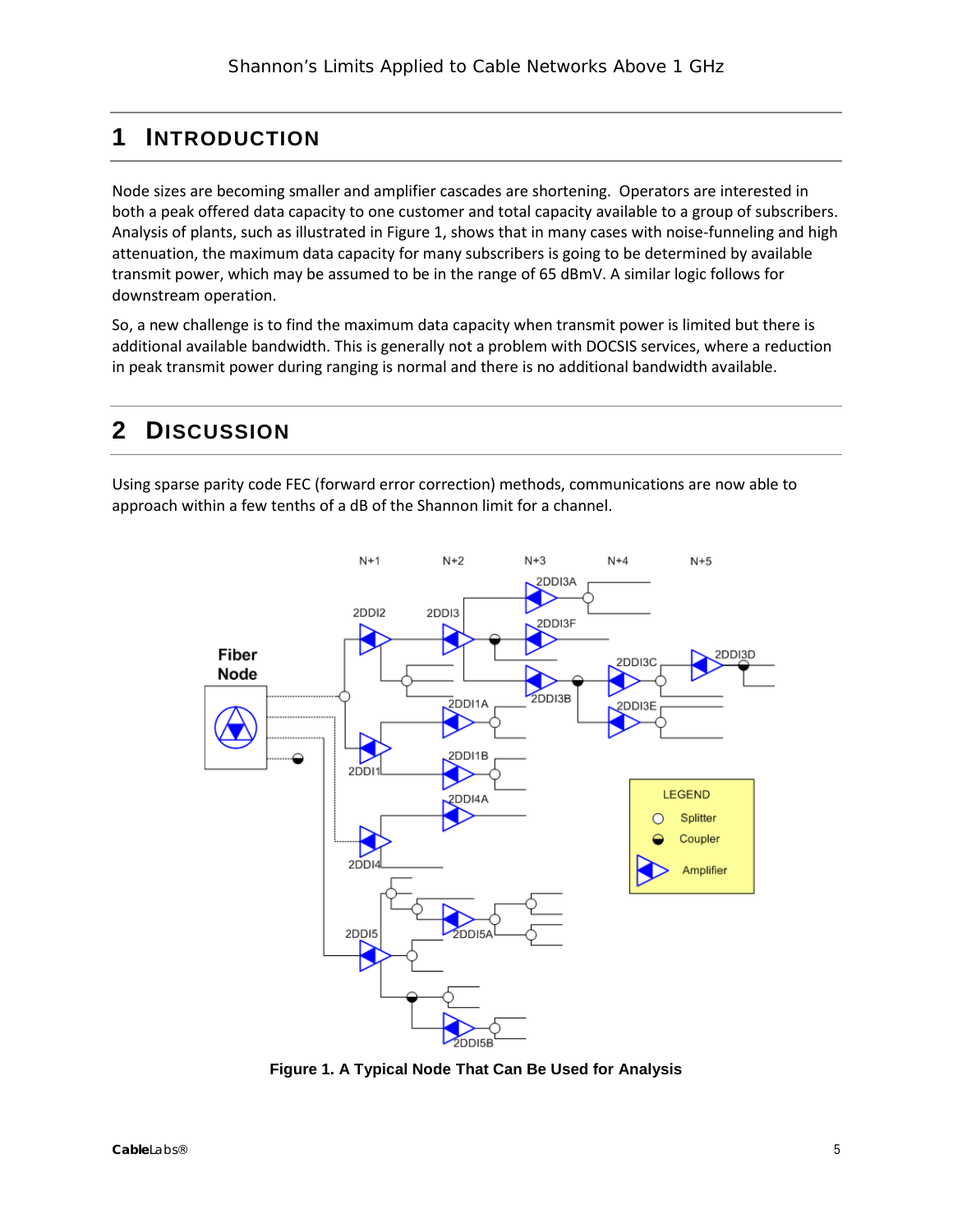**Shannon's well-known theorem is**:

$$
W = B \cdot log_2(1 + \frac{S}{N})
$$

Where W is the data capacity of a channel in bits per second, below which data can be sent without error. B is the bandwidth of the signal in Hertz, S is the power of the signal and N is the power of the noise in the occupied band.

If the power spectral density of the noise is constant across the frequency range of interest, the noise power (N) can then be expressed as the product of the channel bandwidth (B) and the noise power spectral density (d).

$$
N=d\cdot B
$$

Substituting into Shannon's theorem:

$$
W = B \cdot log_2(1 + \frac{S}{d \cdot B})
$$

If the transmit power (S) is held constant, then the expression can be simplified as:

$$
W = B \cdot log_2(1 + \frac{k}{B})
$$

with:

$$
k=\frac{S}{d}
$$

When this expression is plotted over a bandwidths ranging from 1 to 32 MHz the results are somewhat surprising. Se[e Figure 2.](#page-6-0)

For this plot, an assumed value for B is 6 MHz with a signal to noise ratio of 30dB, so we can solve for k:

$$
k = \frac{S}{d} = \frac{d_s B_s}{d} = B_s \cdot SNR
$$

$$
k = 6 \cdot 10^6 \cdot 1000 = 6 \cdot 10^9
$$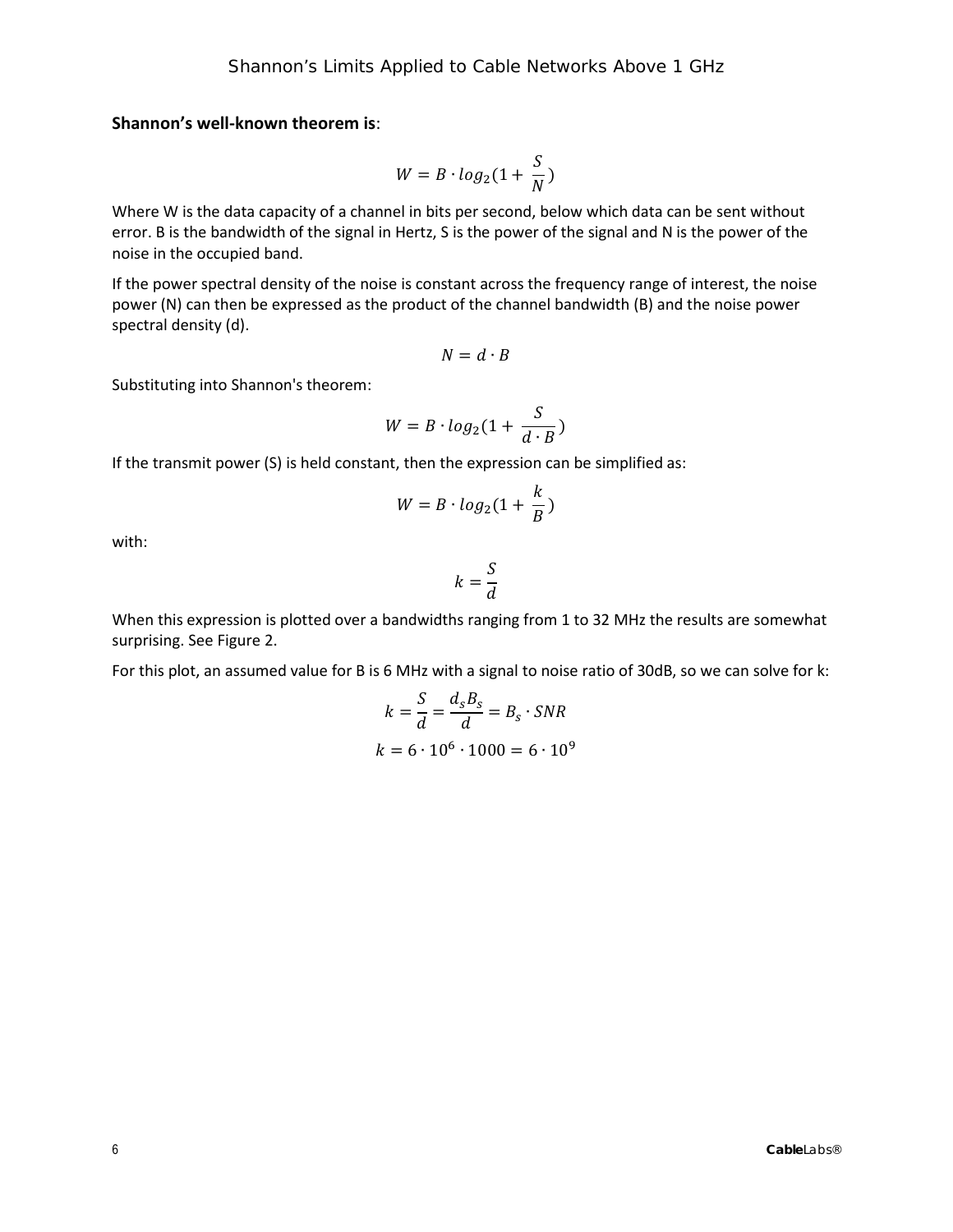

Plotting, we find:



<span id="page-6-0"></span>This plot shows that channel capacity monotonically increases as the channel bandwidth increases from 1 to 32 MHz. This demonstrates that, when excess bandwidth is available, constraining a signal to a narrow band reduces capacity severely. For reference on this graph, at 6 MHz bandwidth the Shannon capacity is 59.8 Mb/sec. This compares to a raw 256-QAM capacity of about 39 Mb/sec.

Another example to contemplate is what would happen in a DOCSIS channel if transmit power increased by 6dB. Signal to noise ratio could go from 22 to 28dB.

This would allow a 256-QAM carrier to be used instead of a 64-QAM carrier. This improvement would result in a data increase from 6 bits per symbol up to 8 bits per symbol, a 33% increase. But the 6dB increase in power could alternately allow a 4X expansion of the bandwidth, resulting in a 400% increase in channel capacity!

Another case that can be examined is what happens to data capacity when a second (or a third) user with similar attenuation must be accommodated in the same wide band with equal priority. Two cases can be evaluated, upstream or downstream.

Upstream, assume the power limitation is set in the CM's final amplifier. If both users transmit sequentially half the time, each with maximum bandwidth, they both get half of the total data capacity. If they both transmit at the same time but at different frequencies (e.g., using OFDMA), sharing the bandwidth they both get better performance because a 3dB better signal to noise is available due to the bandwidth reduction. This could potentially allow going to a higher order modulation.

Downstream, it is a wash because a maximum transmit power is fixed. You get the same capacity if you transmit for twice as long in half the bandwidth.

Looking a little deeper at Shannon's reference paper [\[1\]](#page-9-1), a question is answered about how to best utilize available power density to maximize data throughput in a wide channel where the signal to noise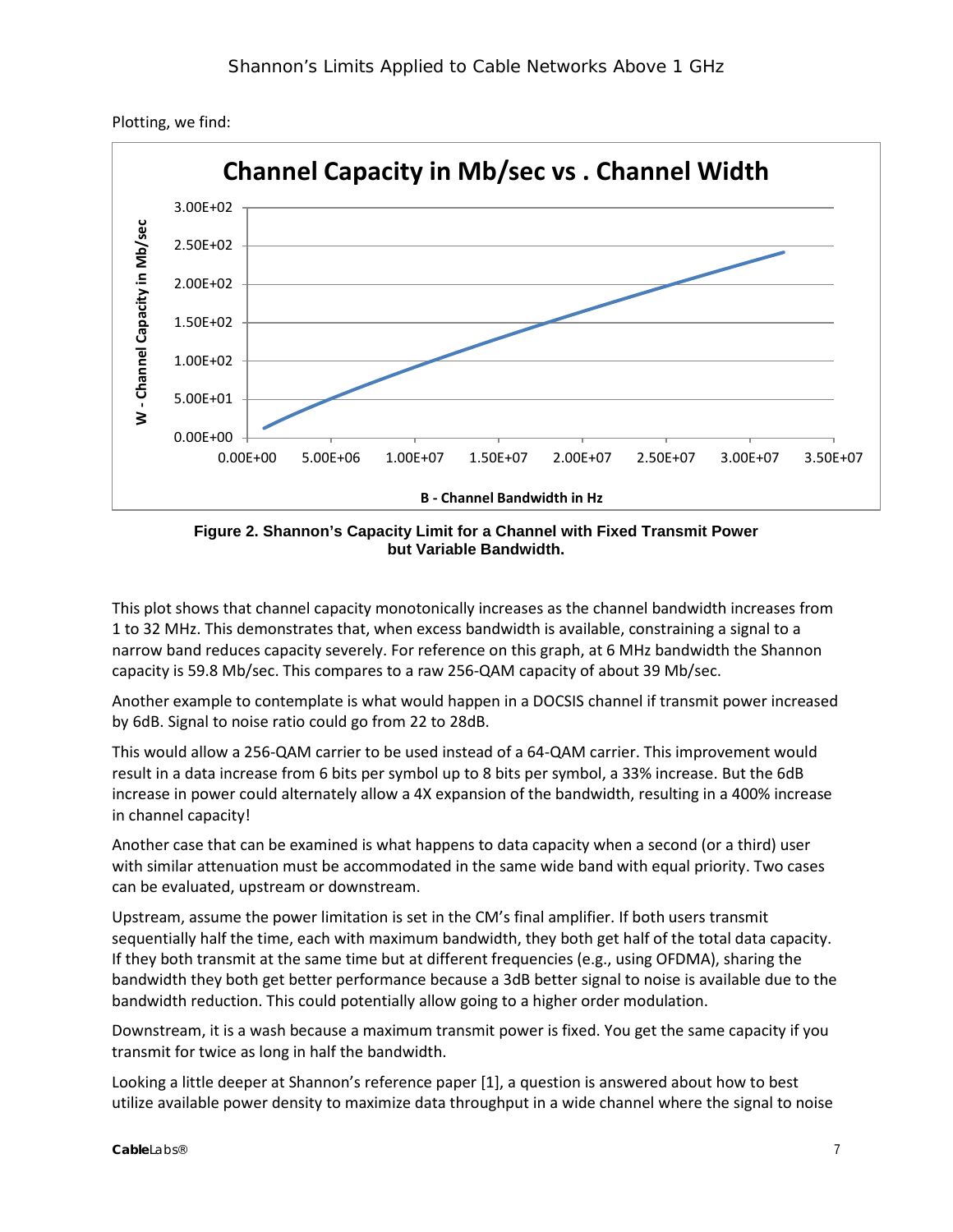varies with frequency. Because of increases in cable attenuation between 1 GHz and 1.7 GHz, a variation in S/N would be expected if transmit power were flat vs. frequency. Shannon's answer (his equation 34 [\[1\]](#page-9-1)) is that the signal density at any frequency plus the noise density at that frequency should be constant for maximum capacity. For frequencies where the noise power is low, the signal power should be high, and vice versa. This is not how cable currently operates in the downstream, where amplifiers launch signals with an up-tilt to compensate for loss at higher frequencies. Currently the design for the cable downstream path is optimized for analog TV signal delivery, not maximum data throughput.

[Appendix A](#page-8-0) analyzes Shannon's limits for two cases, flat transmit power at all frequencies [\(Table 1\)](#page-8-1), and constant signal to noise ratio at all frequencies [\(Table 2\)](#page-8-2).

#### <span id="page-7-0"></span>**3 CONCLUSION**

If possible, use wide bandwidth transmissions above 1 GHz for best performance when transmit power is limited.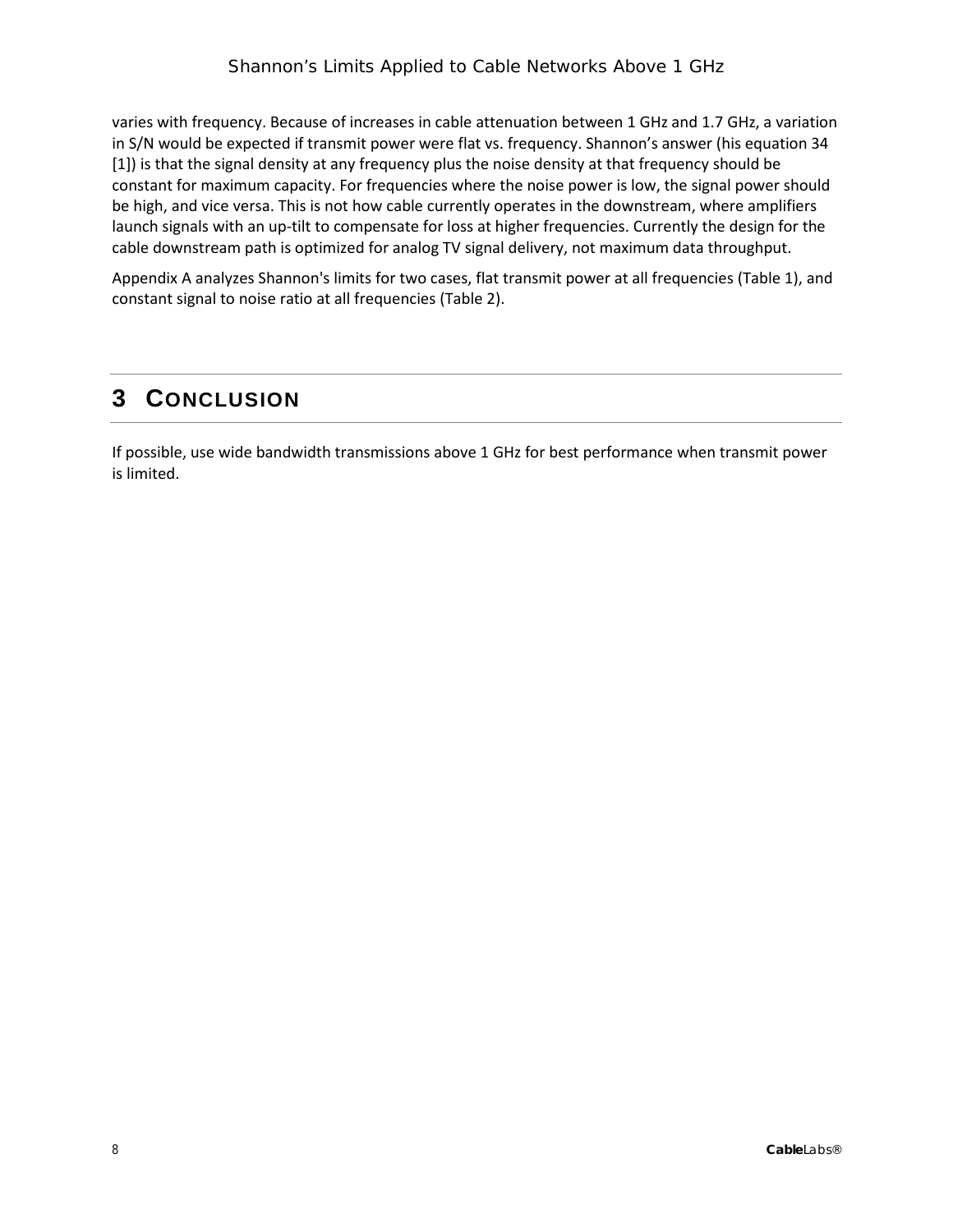### <span id="page-8-0"></span>**APPENDIX A ANALYSIS OF A CABLE PLANT FOR RANDOM NOISE**

Assume a downstream amplifier has an available transmit power of +65 dBmV and it is transmitting into an available bandwidth of 700 MHz between 1000 and 1700 MHz. (This analysis applies equally well for upstream or downstream.) All of the signal power is being directed to one user's receiver. The noise figure of the receiver is 9dB, but the biggest problem is the attenuation of the coaxial cable at high frequencies. Assume the loss at 1000 MHz of the half-inch hard line is 2.53dB per 100 feet and the loss of the RG-6 drop cable is 7.87 per 100 feet. Also assume 800 feet of hard line and 200 feet of drop cable are used. Allow a 7 dB flat insertion loss for 4 taps in cascade. Results of spreadsheet analysis are shown in [Table 1](#page-8-1) and in [Table 2.](#page-8-2)

Note that the flat transmit power spectrum case is slightly better as predicted, but not dramatically so. This is because a flat transmit spectrum delivers a better signal to noise at lower frequencies, where attenuation is lower.

| <b>Frequency MHz</b> | <b>Capacity Mb</b> |
|----------------------|--------------------|
|                      |                    |
| 1000-1050            | 808.5234162        |
| 1050-1100            | 790.2118082        |
| 1100-1150            | 772.1425466        |
| 1150-1200            | 754.3000111        |
| 1200-1250            | 736.6701998        |
| 1250-1300            | 719.2405062        |
| 1300-1350            | 701.9995352        |
| 1350-1400            | 684.9369499        |
| 1400-1450            | 668.0433437        |
| 1450-1500            | 651.3101321        |
| 1500-1550            | 634.7294626        |
| 1550-1600            | 618.2941377        |
| 1600-1650            | 601.9975504        |
| 1650-1700            | 585.8336299        |
|                      |                    |
| Shannon Capacity Mb= | 9728.233229        |

#### <span id="page-8-1"></span>**Table 1. Uniform Transmit Power Density**

<span id="page-8-2"></span>

| <b>Frequency MHz</b> | <b>Capacity Mb</b> |
|----------------------|--------------------|
|                      |                    |
| 1000-1050            | 664.392832         |
| 1050-1100            | 664.392832         |
| 1100-1150            | 664.392832         |
| 1150-1200            | 664.392832         |
| 1200-1250            | 664.392832         |
| 1250-1300            | 664.392832         |
| 1300-1350            | 664.392832         |
| 1350-1400            | 664.392832         |
| 1400-1450            | 664.392832         |
| 1450-1500            | 664.392832         |
| 1500-1550            | 664.392832         |
| 1550-1600            | 664.392832         |
| 1600-1650            | 664.392832         |
| 1650-1700            | 664.392832         |
|                      |                    |
| Shannon Capacity Mb= | 9301.49965         |

#### **Table 2. Constant Receive S/N**